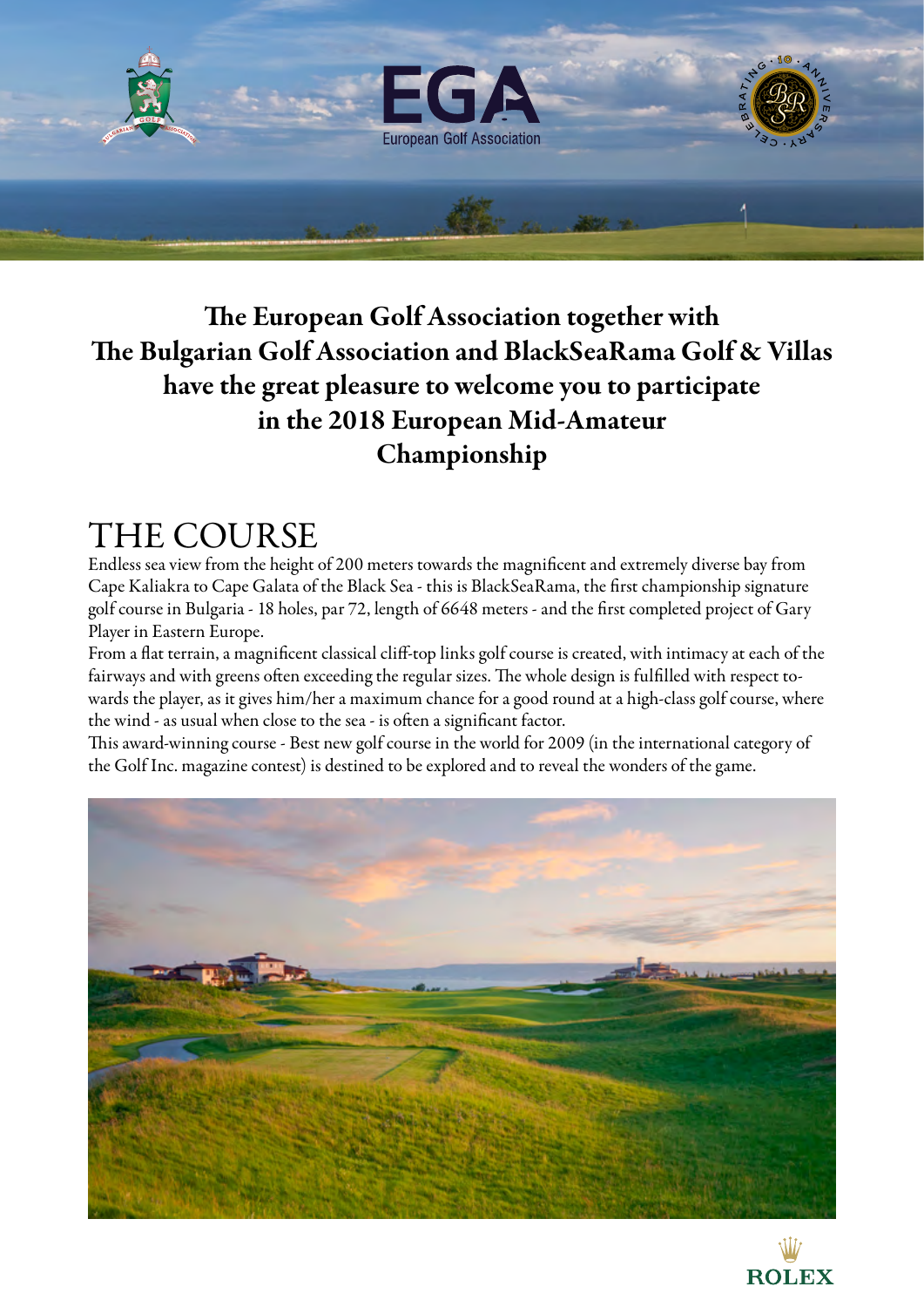

# ACCOMMODATION

#### BlackSeaRama Golf & Villas

BlackSeaRama Golf & Villas is a seaside resort in Bulgaria featuring luxurious villas and apartments, a Gary Player signature golf course, four restaurants and many outdoor facilities. The golf resort is situated only 55 km away from Varna international airport, close to the beautiful town of Balchik. Overlooking the Black Sea coast from a 300 metres clifftop, the major part of the golf properties offer breath-taking views of Cape Kaliakra and Cape Galata.



The residential area consists of one or two-storey buildings, decorated with natural materials, providing its guests with a cozy atmosphere, tranquility and sense of privacy. There are four districts in the resort, each one offering a different experience. [www.blacksearama.com/en/accommodation](http://www.blacksearama.com/en/accommodation)

### Lighthouse Golf & SPA Hotel

Lighthouse Golf & SPA Hotel - The luxurious, five- star Lighthouse Golf & Spa Hotel is the newest addition to the resort and is scenically pitched on a spectacular plateau on top of the towering white cliffs with breathtaking views over the glittering blue Black Sea. The venue provides elegant and stylish accommodation, various sport and recreational facilities, state-of-the art Spa & Wellness Center, signature championship golf course, part of the European Tour Properties, various restaurants and bars, pampering services and entertainment. All of these features will contribute to your true 5-star stay in Bulgaria. The venue offers 180 luxurious double [guest rooms and club suites,](http://www.lighthousegolfresort.com/Hotel/Rooms) featuring modern design, spaciousness and comfort. [www.lighthousegolfresort.com/Hotel](http://www.lighthousegolfresort.com/Hotel)





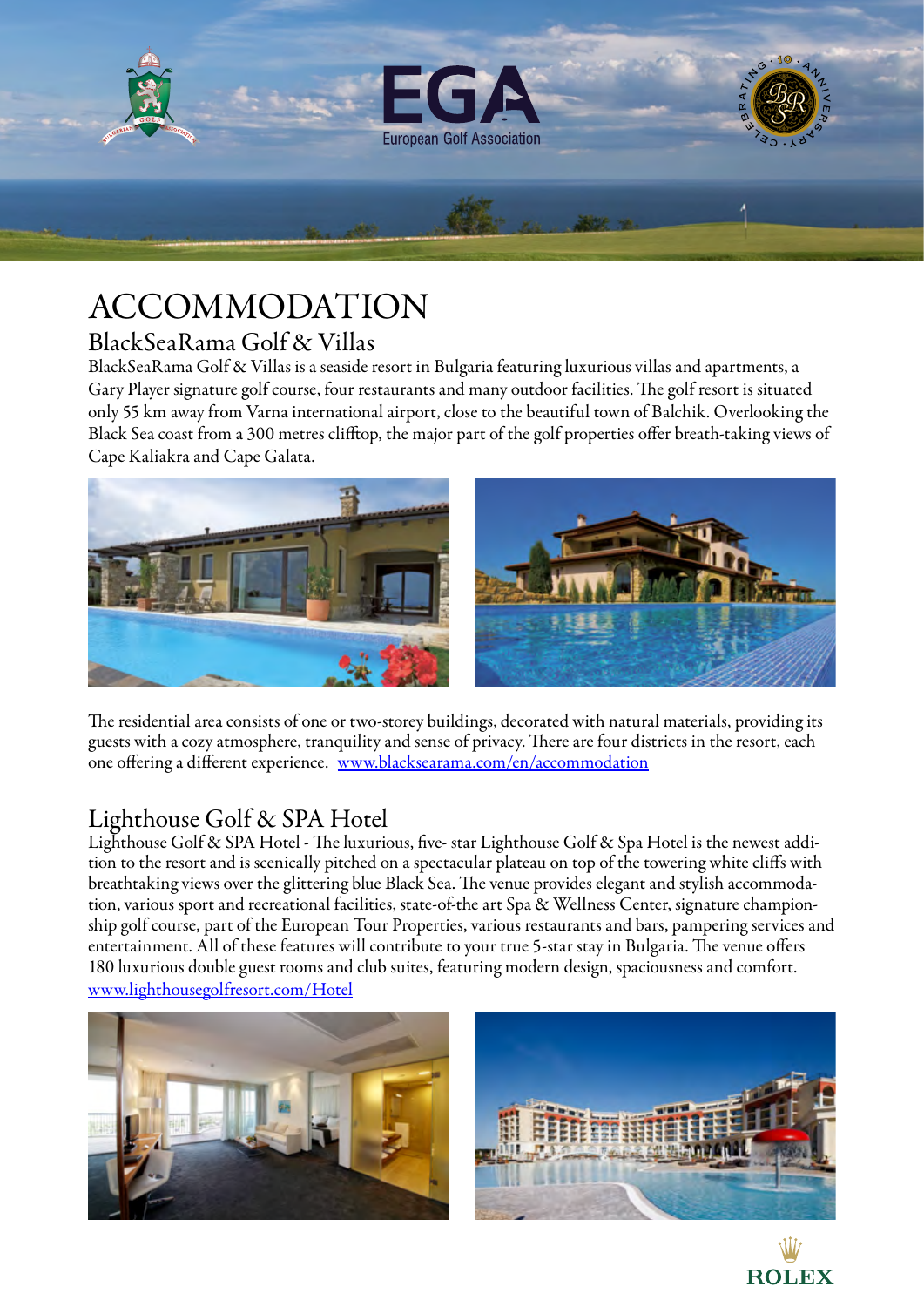

# ENTRIES

Entries and entrie fee payment (225.- CHF) have to be done on the official EGA webpage [www.ega-golf.ch](http://www.ega-golf.ch) REGISTRATION DEADLINE: 30 APRIL 2018 AT 17:00 (CET)

Age limit: 30 years or over\* \*as of 0.00 hrs on Day 1 of Championship

### PACKAGE

|                                                       |                | 5 NIGHTS          | <b>6 NIGHTS</b> | 7 NIGHTS           |
|-------------------------------------------------------|----------------|-------------------|-----------------|--------------------|
| <b>LIGHTHOUSE</b><br><b>GOLF &amp; SPA RESORT</b>     | SGLroom        | 702€              | 764€            | 826€               |
|                                                       | <b>DBLroom</b> | 559€              | 592€            | $625 \text{ } \in$ |
| <b>BLACKSEARAMA</b><br><b>GOLF &amp; VILLAS</b>       | SGL room       | 711 $\varepsilon$ | Not available   | Not available      |
|                                                       | Studio         | 548€              | Not available   | Not available      |
| 1-bedroom suite                                       | SGL use        | 852€              | 920€            | 1015€              |
|                                                       | DBL use        | 625€              | 663€            | 716€               |
| 2-bedroom<br>Bell tower villa/Club<br>Residence Suite | DBL use        | 683€              | 717€            | 779€               |
|                                                       | 3-4 pax use    | 593€              | 643€            | 693€               |
| 2-bedroom<br>Green villa                              | DBL use        | 880€              | 953€            | 1077€              |
|                                                       | 3-4 pax use    | 773€              | 858€            | 944€               |

Package price for lunch: 95  $\varepsilon$ / per person for 5 days, requested up to 7 days prior check-in Supplement for dinner: 25  $\epsilon$  per person/ per day, requested up to 7 days prior check-in All the rates above are per person in  $\epsilon$ .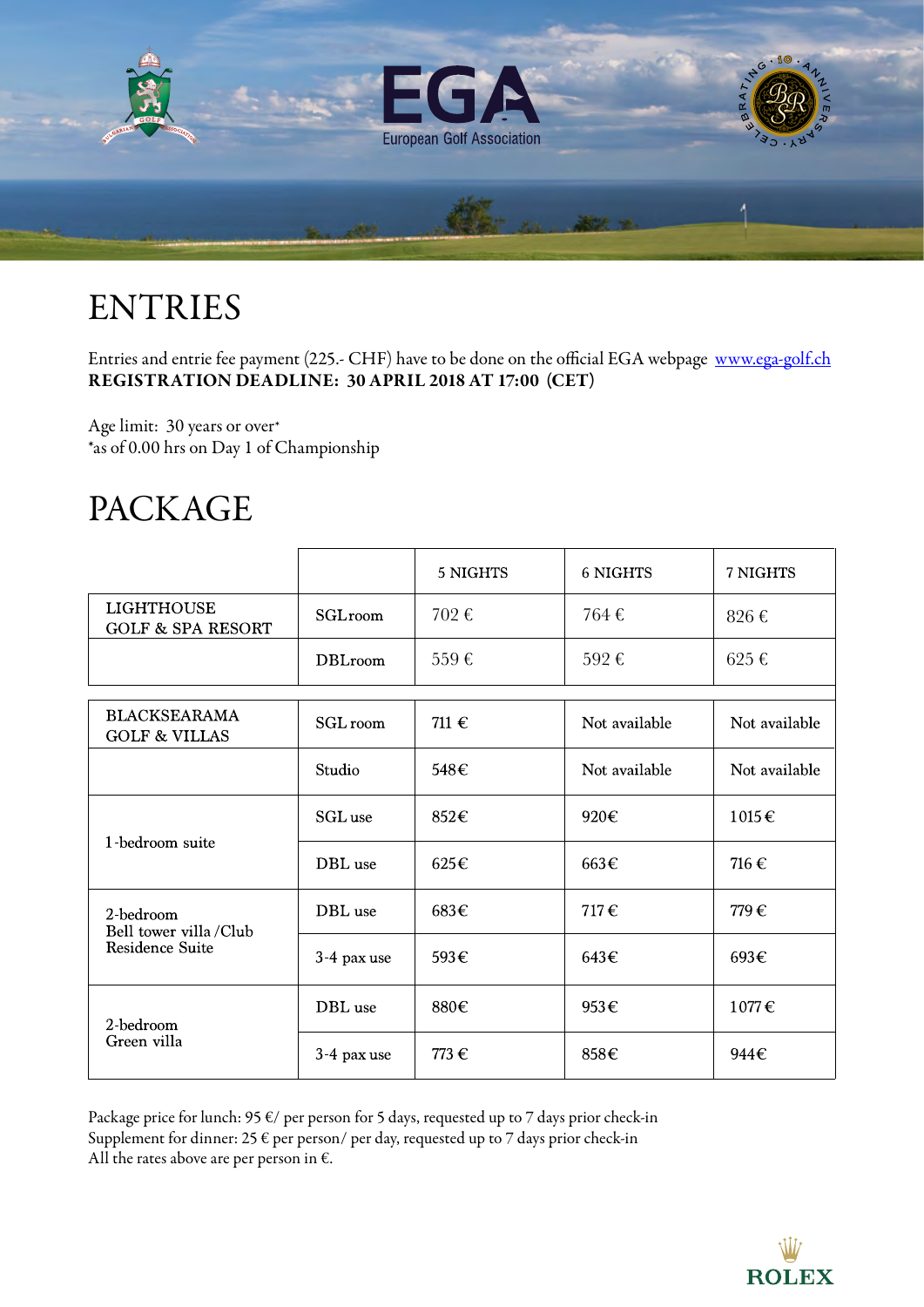



#### ALL OF THE ABOVE PACKAGES INCLUDE THE FOLLWING:

- 5/6/7 nights on a BB base;
- Prize Giving Gala Dinner;
- Transfer from the airport and back;
- 5 days BlackSeaRama Driving range with practise balls and pull trolley;
- Daily transfers to BlackSeaRama Golf and Villas when accommodated at Lighthouse

F&B Golf Package: 170 € (for golfers without BlackSeaRama or Lighthouse Package)

- 5 Lunches during Practice rounds and Tournament Days;
- Prize Giving Gala Dinner

Driving range Package: 60 € (for golfers without BlackSeaRama or Lighthouse Package)

• 5 days BlackSeaRama Driving range with practise balls and pull trolley

For booking and questions, send email to: [office@travelpoint-bg.com](mailto:office@travelpoint-bg.com)



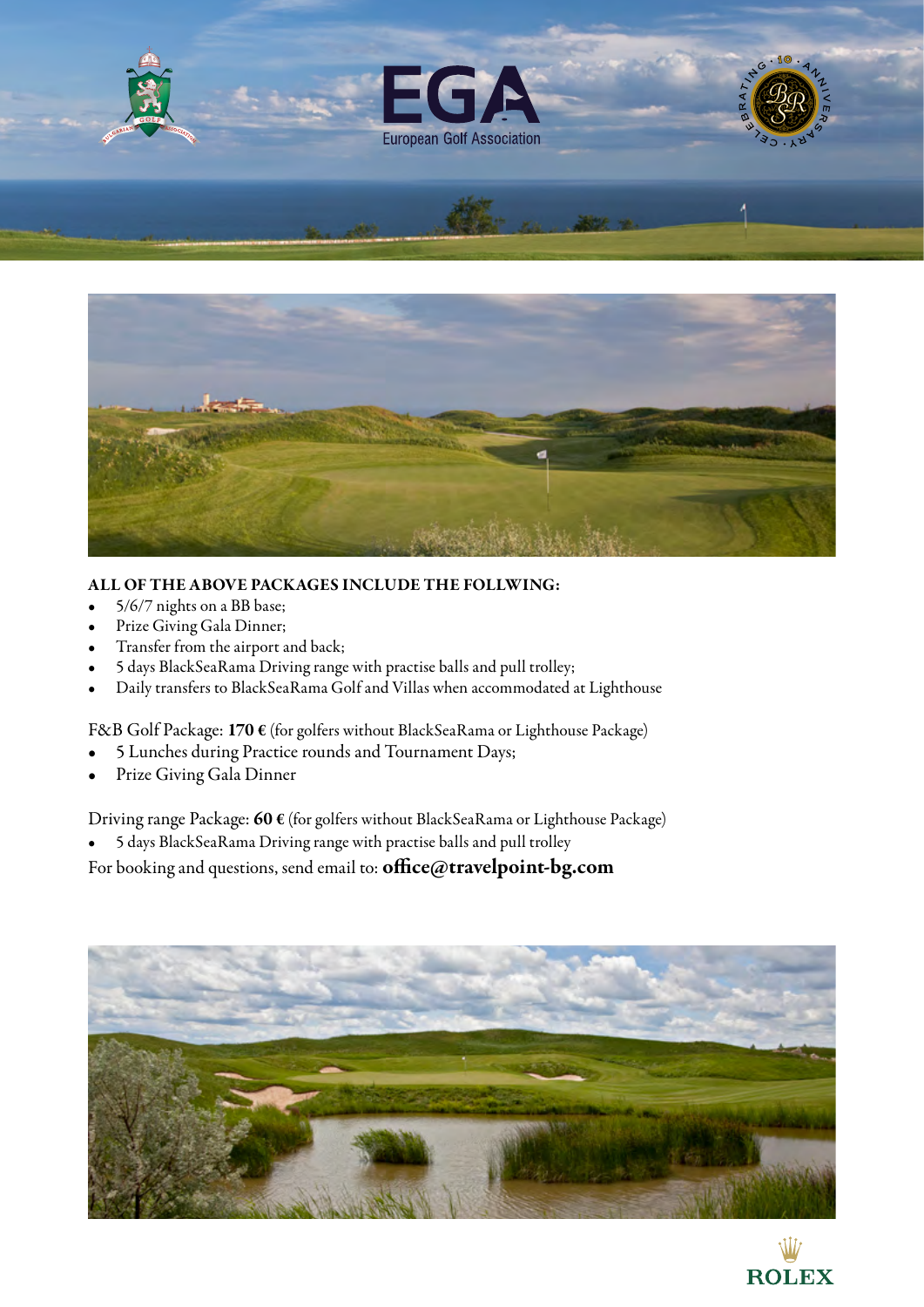

# ACCOMMODATION & TRANSFER FORM



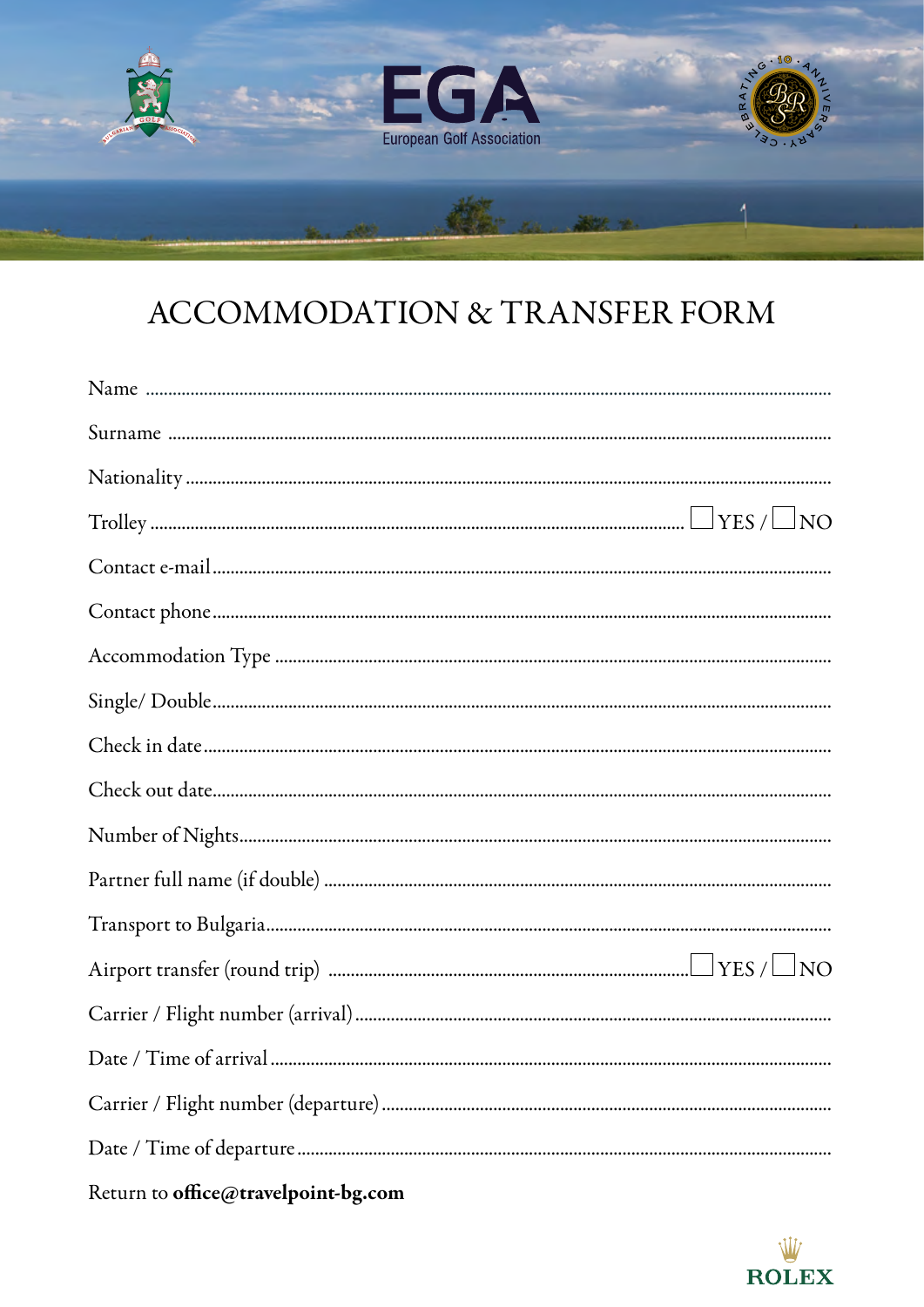

### USEFUL INFORMATION

- The official practice days are Tuesday 5 and Wednesday 6 June. Each competitor is asked to book his practice rounds directly with the Golf Club at [office@travelpoint-bg.com](mailto:office@travelpoint-bg.com)
- Medical service will be provided during the whole championship.
- Golf bags can be stored at the golf club storage facility.
- The changing rooms are situated in the Clubhouse. Lockers will be allocated based on first come first served basis.
- Dress code for Opening and Closing Ceremonies is jacket and tie.
- No caddies will be available
- Driving Range will open daily from 7:00
- Massages can be booked in advance or upon arrival.
- Restaurant facilities are available at the resorts.
- Payment of expenses at the hotel and golf club can be made by credit card.
- Information boards will be located at the Clubhouse. Players are asked to check them regularly.
- The Pro Shop offers a wide range of golf equipment and clothing.
- Weather temperature for June: 20 25 C
- **[Google Maps location](https://www.google.bg/maps/place/43°24)**
- Website of BlackSeaRama: [www.blacksearama.com](http://www.blacksearama.com)
- Website of the Bulgarian Golf Association: [www.golfbg.com](http://www.golfbg.com)
- Championship Website: [www.ega-golf.ch/event/2018-european-mid-amateur-championship](http://www.ega-golf.ch/event/2018-european-mid-amateur-championship)